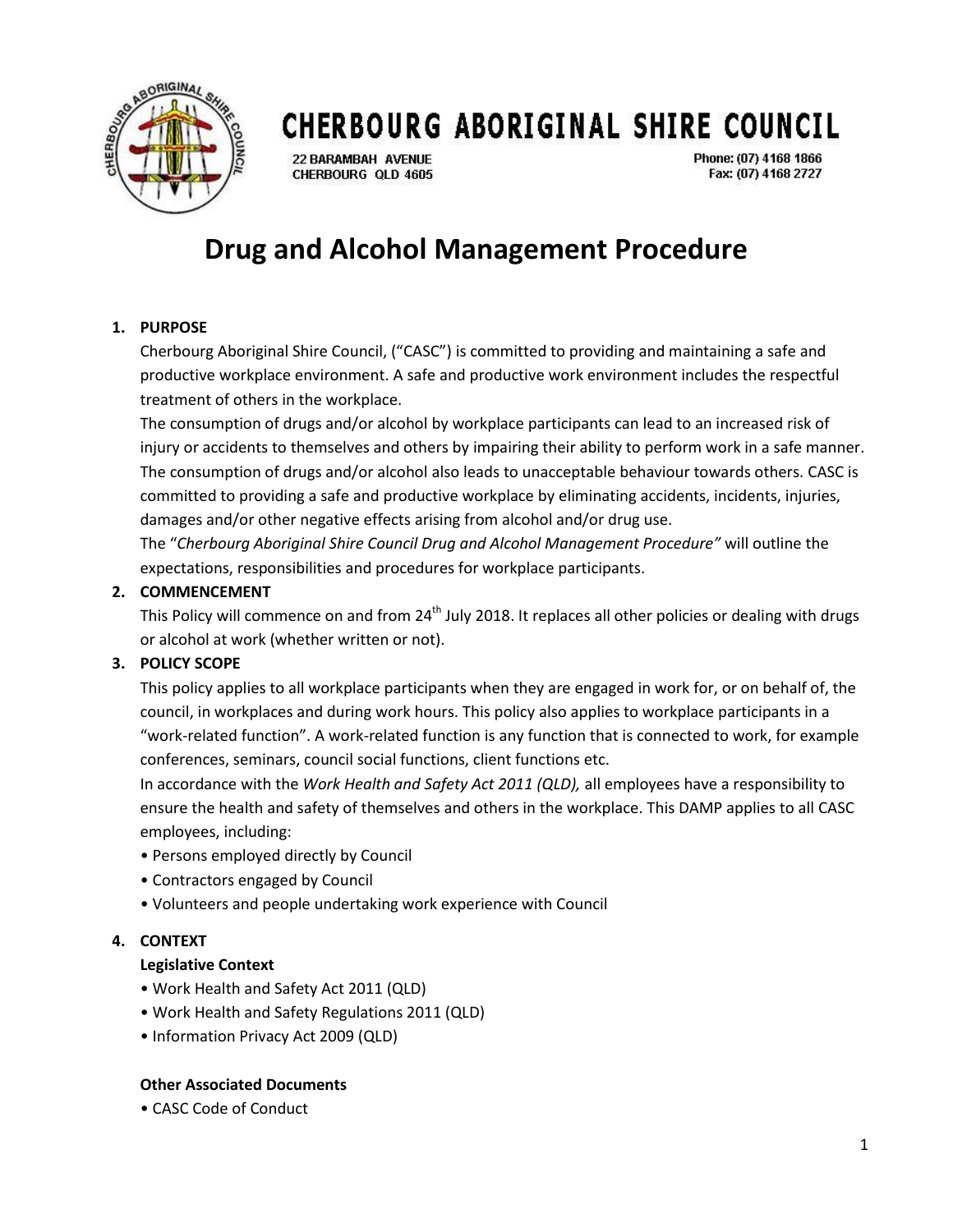

**22 BARAMBAH AVENUE** CHERBOURG OLD 4605

Phone: (07) 4168 1866 Fax: (07) 4168 2727

• CASC Work Health and Safety Policy Statement

• Australian Standard AS/NZS 4308:2008 - Procedures for specimen collection and the detection and quantitation of drugs of abuse in urine.

• Australian Standard AS3547:1997 - Breath alcohol testing devices for personal use.

#### **5. PROCEDURE DETAILS**

This procedure comprises three key elements:

- Drug and Alcohol Education Program
- Drug and Alcohol Testing Program; and
- Drug and Alcohol Response Program

Council is legally required to comply strictly with its obligations under this Procedure and expects that all employees will comply with their obligations under this Procedure.

Failure to comply with this Procedure may result in Council taking disciplinary action against its employees, or contractual action against contractors or sub-contractors.

#### **Cherbourg Aboriginal Shire Council Responsibilities**

Council must:

- make this program available to all employees;
- for all current employees, make this program available to them prior to the program being fully implemented;
- incur the cost of screening and confirmation tests;
- not permit any employee to perform work related activities in the following circumstances:
	- 1. if a DAMP Supervisor suspects the employee's faculties may be impaired due to the person being affected by a drug or alcohol;
	- 2. if an accident or serious incident has occurred which involved the employee while performing work related activities. The employee will not be permitted to recommence work until they have completed a drug and/or alcohol test and Council has been notified of the outcome of that test;
	- 3. stand down any employee who has been required to cease performing work related duty because of an incident related to alcohol or drugs. The employee will not be permitted to recommence work until they have completed a drug and/or alcohol test and Council has been notified of the outcome of that test.

During this time the employee will be required to take sick leave. Where sick leave entitlements have been exhausted the employee will be required to apply for annual leave or leave without pay.

#### **Employees of Cherbourg Aboriginal Shire Council Responsibilities**

All employees:

 are required to disclose to Council if they have consumed a level of alcohol, or are taking any drug, that may affect their ability to carry out their work activities;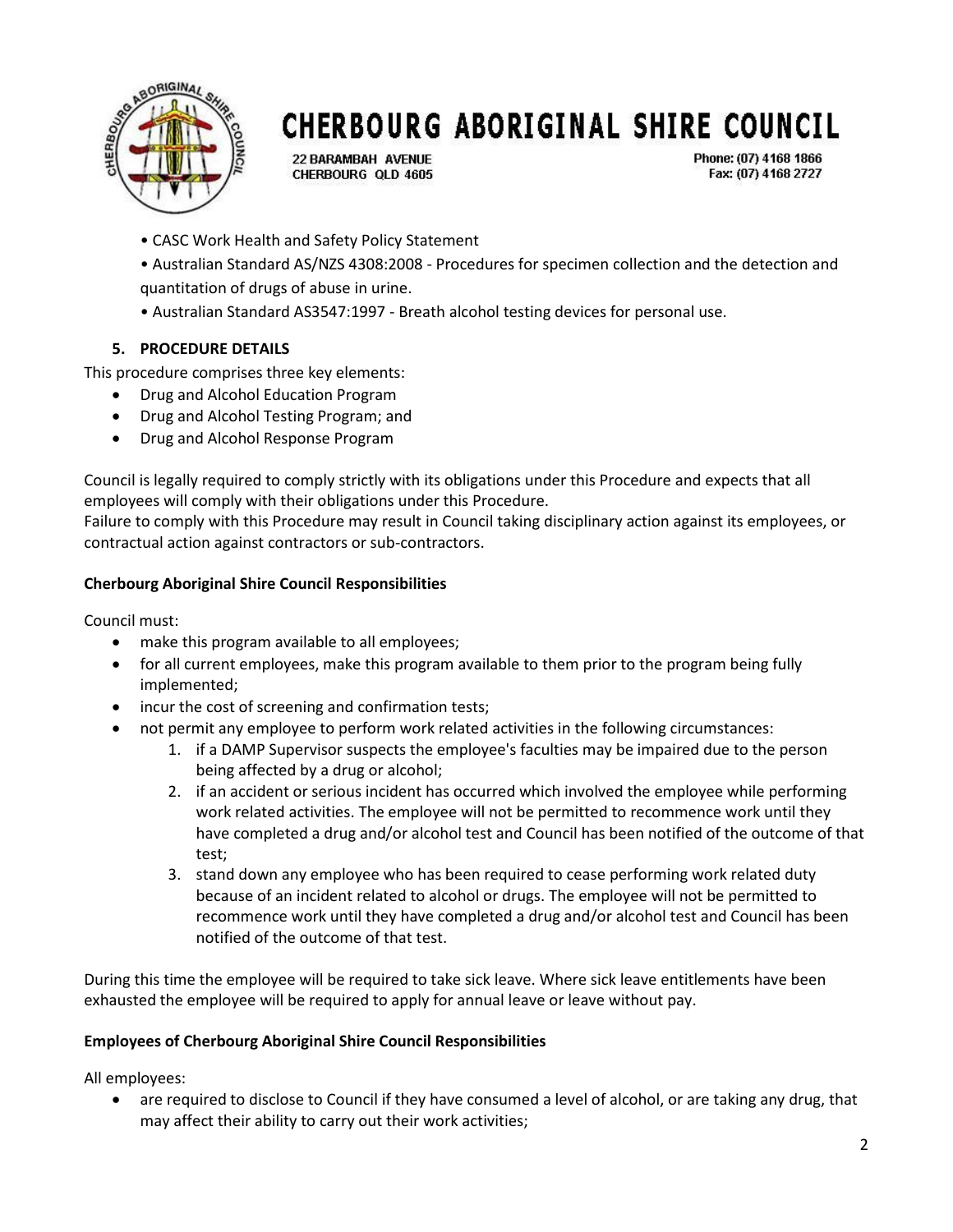

**22 BARAMBAH AVENUE** CHERBOURG OLD 4605 Phone: (07) 4168 1866 Fax: (07) 4168 2727

- must not perform any work related activities if they are aware that they may be adversely affected by a drug or by alcohol;
- are subject to drug and alcohol testing under this program while performing work related activities for Council;
- will be required to provide a sample of bodily fluids if they are to be tested for drugs and/or alcohol on behalf of Council; if required to cease performing work related duties because of an incident related to alcohol or drugs, they must not again perform work related duties until all mandatory pre-conditions have been met (see Section 4.3.2).

#### **Responsibilities of Cherbourg Aboriginal Shire Council DAMP Supervisors**

Council will appoint and provide appropriate training to the following staff, identified as DAMP Supervisors:

- Managers
- Supervisors
- **Coordinators**

DAMP Supervisors will be required, in consultation with the Chief Executive Officer (CEO) and the Human Resources Manager, to determine if an employee should be selected for drug and/or alcohol testing in the following circumstances:

- Post incident following a serious incident or near miss
- Show Cause if an employee is alleged to be affected by drugs and/or alcohol

DAMP Supervisors will be trained about how to form an opinion as to whether a person may be adversely affected by drugs and/or alcohol, and are authorised by Council to form such an opinion as deemed appropriate. Where a DAMP Supervisor forms that opinion, they must instruct the employee to cease performing work related duties. The DAMP Supervisor will then consult with the CEO and the Human Resources Manager to determine if the employee is required to undergo drug and/or alcohol testing.

#### **6. DRUG AND ALCOHOL EDUCATION PROGRAM**

All employees and DAMP Supervisors of Council are required to attend a drug and alcohol education program. Council will ensure that all employees and DAMP Supervisors have access to a drug and alcohol education program at induction and/or prior to the program being fully implemented.

Council's drug and alcohol education program contains the following components:

for all employees; awareness of:

- Council procedures relating to drug and alcohol use;
- drug and alcohol testing in the workplace (in relation to the DAMP);
- support and assistance services for people who engage in problematic use of drugs and/or alcohol;
- information about the potential risks to workplace safety from problematic use of drugs and/or alcohol;
- additionally, for DAMP Supervisors, education and training to manage people who engage in problematic use of drugs and/or alcohol.
- **7. DRUG AND ALCOHOL TESTING PROGRAM**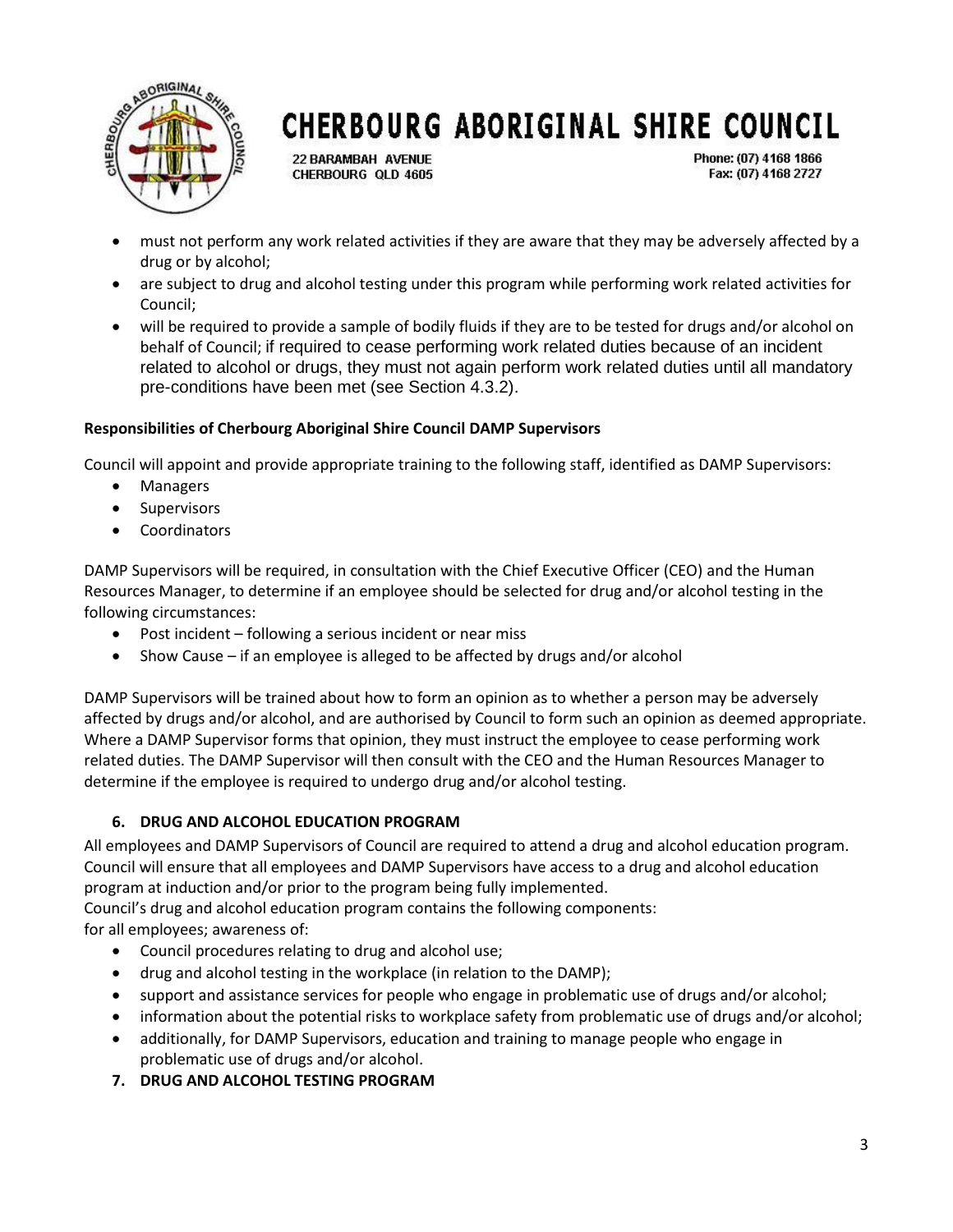

**22 BARAMBAH AVENUE** CHERBOURG OLD 4605

Phone: (07) 4168 1866 Fax: (07) 4168 2727

The drug and alcohol testing program is administered by an independent testing provider on behalf of Council. Testing may include the collection of breath and/or urine samples and will be conducted in accordance with the relevant Australian Standard. All test results will be treated with the strictest confidentiality.

#### **Substances that will be included in testing**

Council will test for the following substances:

- Alcohol
- Opiates
- Cannabinoids
- Cocaine
- Amphetamine type substances
- Benzodiazepines

Some prescription or pharmacy medications may impact upon the result of drug testing. An employee must declare their use of a prescription/pharmacy drug from a registered medical practitioner before the commencement of testing in order to ensure accurate test results

Any employee using medication prescribed by their medical practitioner must inform their medical practitioner of the nature of their job so that the medical practitioner can determine whether the medication might have an impact on their ability to safety undertake their role.

#### **How testing will be conducted**

Any drug and alcohol testing under this program will be conducted as follows:

- for breath testing for alcohol, using a device that meets either:
- 1. AS 3547 Breath alcohol testing devices for personal use; or
- 2. NMI R 126 Pattern Approval Specifications for Evidential Breath Analysers;
- for urine testing for drugs, in accordance with AS/NZS 4308:2008, procedures for specimen collection and the detection and quantitation of drugs of abuse in urine
- when urine drug screening is being undertaken, if the employee is unable to provide a sample they will be given access to 1200mL of water within the first 3 hours until a sample can be provided. The employee shall not leave the waiting area until a sample is provided. A sample is expected to be provided within 6 hours of receiving access to fluids.

#### **When testing will be conducted**

Drug and alcohol testing of employees may be conducted in the following circumstances:

- Pre-employment: A person will be tested for alcohol and testable drugs when they commence employment with Council.
- Post-incident: A person will be tested for alcohol and testable drugs after an accident, a serious incident or near hit with the potential to result in a serious incident. Suitable test conditions must exist in order for testing to be conducted. Suitable conditions include:
- 1. within 32 hours of the accident or incident for drug testing;
- 2. within 8 hours of the accident or incident for alcohol testing; and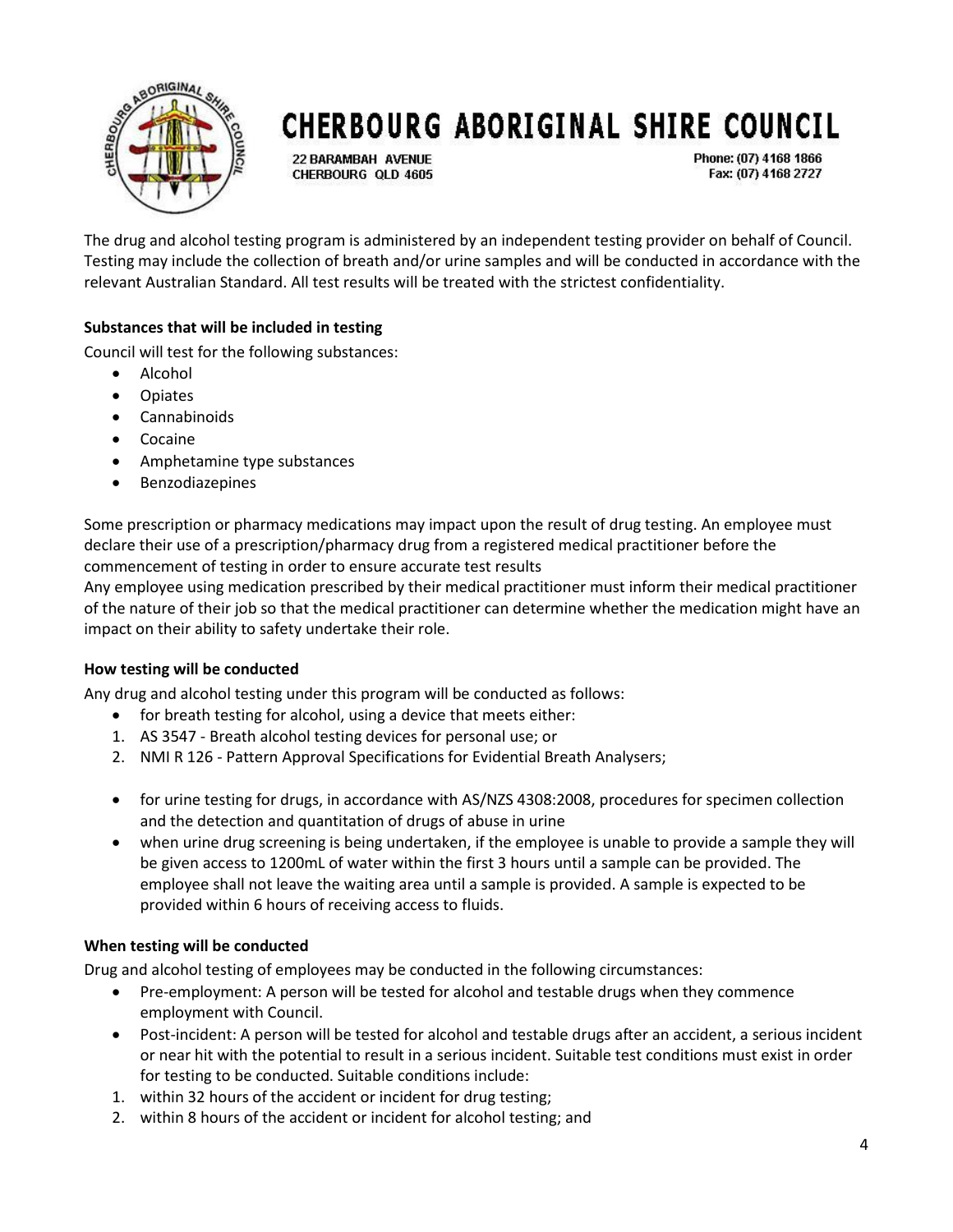

**22 BARAMBAH AVENUE** CHERBOURG OLD 4605 Phone: (07) 4168 1866 Fax: (07) 4168 2727

- 3. where it is practicable to conduct a test
- Show Cause: A person may be tested if a DAMP Supervisor has reasonable grounds to believe that an employee may be adversely affected by drugs and/or alcohol while performing work related activities.
- Random testing: Any employee or group of employees may be tested for drugs and/or alcohol as part of a random testing program conducted across Council worksites or building locations. Random drug and alcohol testing may be conducted on groups of workers, or individuals, with little or no notice.
- Self-referral: Any employee may elect to refer themselves for drug and alcohol testing if they are using drugs and/or alcohol inappropriately and the use of drugs and/or alcohol is affecting their ability to perform their work duties in a safe manner. If an employee refers themselves for drug and alcohol testing they will be treated in the strictest confidence.

#### **Drug Test Results**

If a confirmatory drug test conducted under this program returns a positive (or non-negative) result, Council will consult a DAMP Medical Review Officer to determine if the presence and level of a testable drug detected by the test could be the result of legitimate therapeutic treatment or some other innocuous source.

#### **Acceptable Levels of Drugs and Alcohol**

In order to meet their safety obligations, Council has adopted the view that the following levels of alcohol must not be exceeded by individuals in the workplace:

- Workers in low risk positions 0.05% BAC
- Workers in high risk positions 0.00% BAC

| <b>Plant or Equipment/Activity</b>                            | <b>BAC Limit</b>   |
|---------------------------------------------------------------|--------------------|
| <b>High risk positions:</b>                                   | Zero 0.00%         |
| High risk activities requiring use of a Safe Work Method<br>۰ |                    |
| Statement                                                     |                    |
| Heavy Vehicles (LR, MR, HR, HC & MC classes)<br>$\bullet$     |                    |
| <b>Powered Mobile Plant</b><br>$\bullet$                      |                    |
| <b>Traffic Control Operations</b><br>۰                        |                    |
| <b>Powered Plant</b><br>۰                                     |                    |
| <b>Construction Activities</b>                                |                    |
| Entry to a Quarry<br>۰                                        |                    |
| Motorcycles (RE Class)<br>۰                                   |                    |
| Learner or Provisional Licenced Drivers                       |                    |
| Low risk positions:                                           | <b>Below 0.05%</b> |
| Motor Vehicle (C Class)                                       |                    |
| Motorcycles (R Class)<br>۰                                    |                    |

Table 1: Blood Alcohol limit for low and high risk positions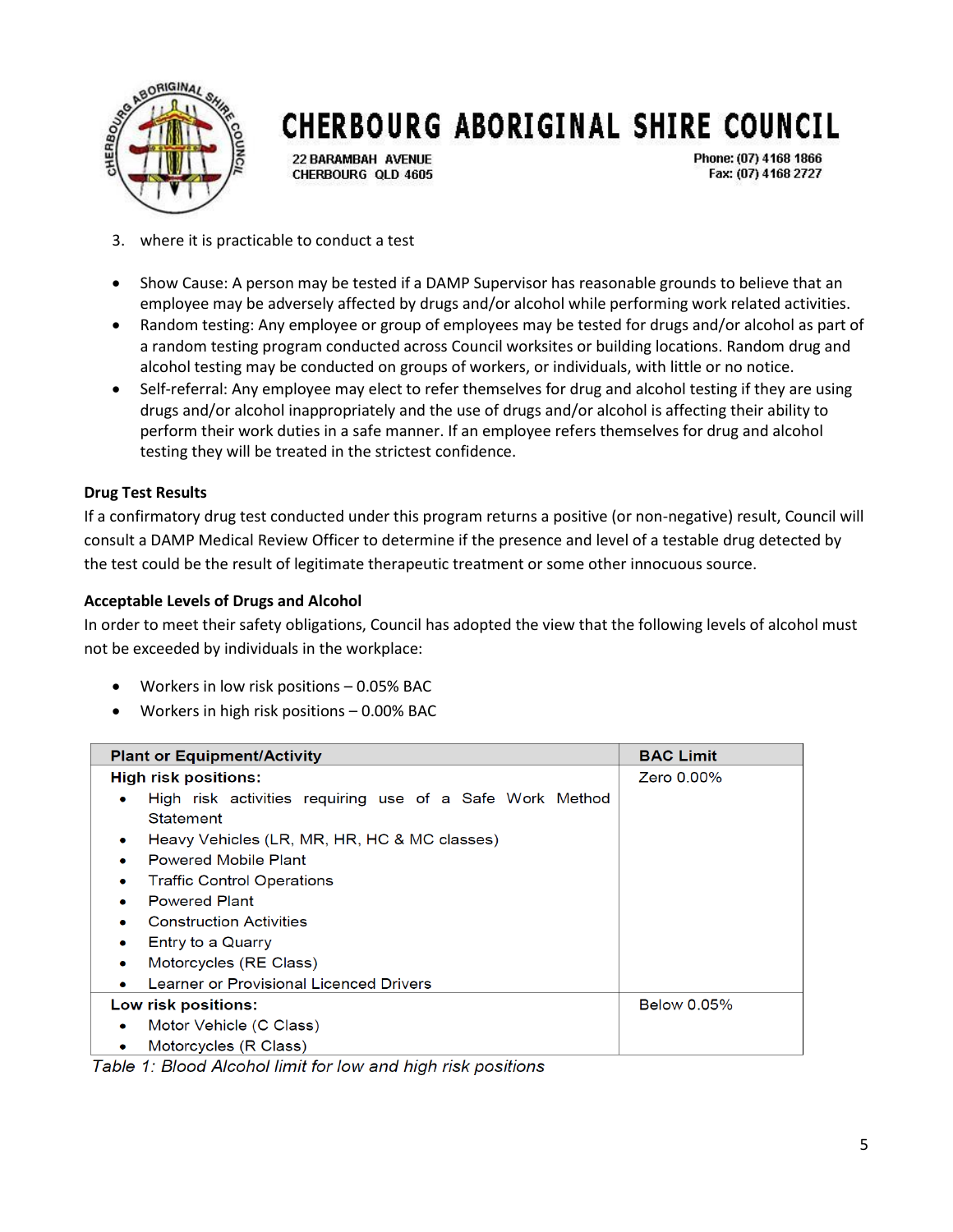

**22 BARAMBAH AVENUE** CHERBOURG OLD 4605 Phone: (07) 4168 1866 Fax: (07) 4168 2727

In accordance with AS/NZS 4308:2008 cut-off levels for drugs of abuse will be as follows:

| <b>Class of Drug</b>        | Cut-off level ug/L |
|-----------------------------|--------------------|
| Amphetamine type Substances | 300                |
| Benzodiazepines             | 200                |
| Cannabis metabolites        | 50                 |
| Cocaine metabolites         | 300                |
| Opiates                     | 300                |

Table 2: Drugs of abuse cut-off levels

#### **8. DRUG AND ALCOHOL RESPONSE PROGRAM**

#### **Ceasing work-related activities**

Council will not permit any employee to perform work related duties in any of the following circumstances:

- where Council is aware that a non-negative result for an initial drug screen has been recorded and Council has not yet received confirmatory results from a medical laboratory for the initial drug screen;
- where Council is aware that a positive result for an initial breath alcohol test has been recorded;
- where Council is aware that:
	- 1. a positive result for a confirmatory drug test has been recorded for the employee; and
	- 2. a DAMP Medical Review Officer has not determined that the result recorded could be due to legitimate therapeutic treatment or some other innocuous source;
	- 3. mandatory preconditions for return to work have not been met
- where Council is aware that an employee who has been required to take a drug and/or alcohol test has:
	- 1. refused to take the test; or
	- 2. interfered with the integrity of the test
	- 3. if a DAMP Supervisor suspects an employee is affected by drugs and/or alcohol;
- where an accident or serious incident has occurred involving the employee while performing workrelated activities and:
	- 1. they have not yet completed a post-incident drug and/or alcohol screening test; or
	- 2. a drug and/or alcohol screening test has been completed but Council has not yet been notified of the test results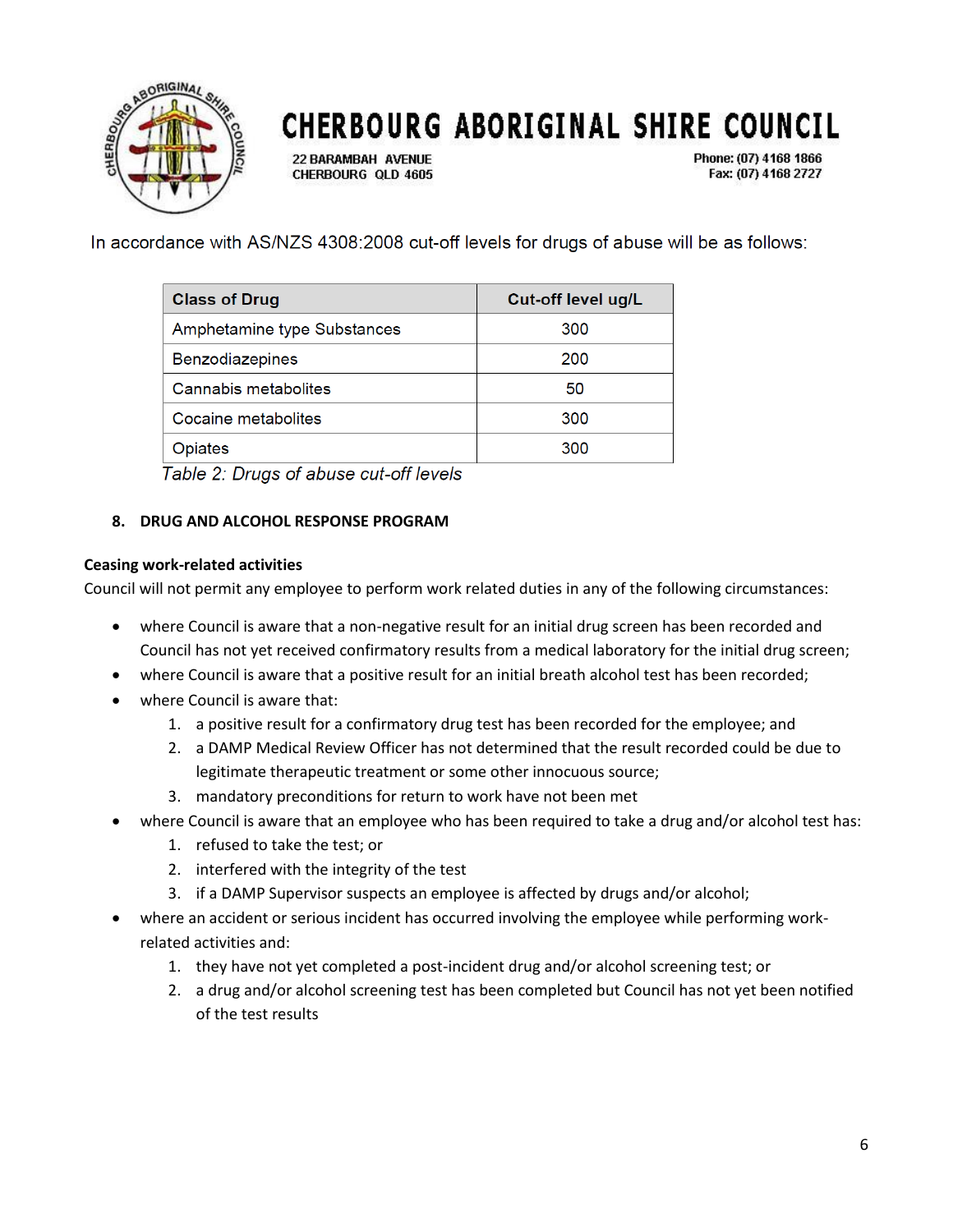

**22 BARAMBAH AVENUE** CHERBOURG OLD 4605 Phone: (07) 4168 1866 Fax: (07) 4168 2727

#### **Returning to work-related activities**

Where Council has not permitted an employee to perform work-related activities as a result of a drug or alcohol test related suspension event, Council will only permit the employee to return to work in the following circumstances:

• the employee has undergone a comprehensive assessment for drug or alcohol use;

• if the comprehensive assessment recommended the employee commence a drug or alcohol intervention program and the employee has begun participating in a nominated drug or alcohol intervention program;

• the employee is considered fit to resume work by:

- 1. a DAMP Medical Review Officer; and
- 2. the employee's treating clinician (if any)

• if the suspension event related to a drug test, at the time the employee was considered fit to resume work, the employee receives a confirmatory drug test result that is negative.

Council will approve leave to allow an employee time to attend a nominated drug or alcohol intervention program if a DAMP Medical Review Officer has advised Council that the employee should attend the program.

Attendance at a nominated drug or alcohol intervention program shall be taken utilising the employee's personal leave. This may include sick leave, annual leave and/or long service leave. Attendance at a drug or alcohol intervention program will be at the employees own expense.

#### **9. PERFORMANCE MEETINGS**

Any employee who returns a negative result from a drug and/or alcohol test will be permitted to return to work immediately after the testing process is complete.

If an employee returns a non-negative test result, they will be stood down from work related duties, on full pay, until Council receives confirmatory laboratory results for the test. If the confirmatory laboratory result is negative, the employee will be permitted to return to full duties.

If the confirmatory laboratory result is positive, the employee will be required to return a negative test result prior to returning to work. Any employee who returns a positive drug and/or alcohol test result will be required to attend a performance meeting with their Manager and/or CEO, and the Human Resources Manager, immediately upon returning to work. While each instance will be treated on a case by case basis, an employee returning a positive test result for drugs and/or alcohol may be subject to disciplinary action which may also include termination of their employment.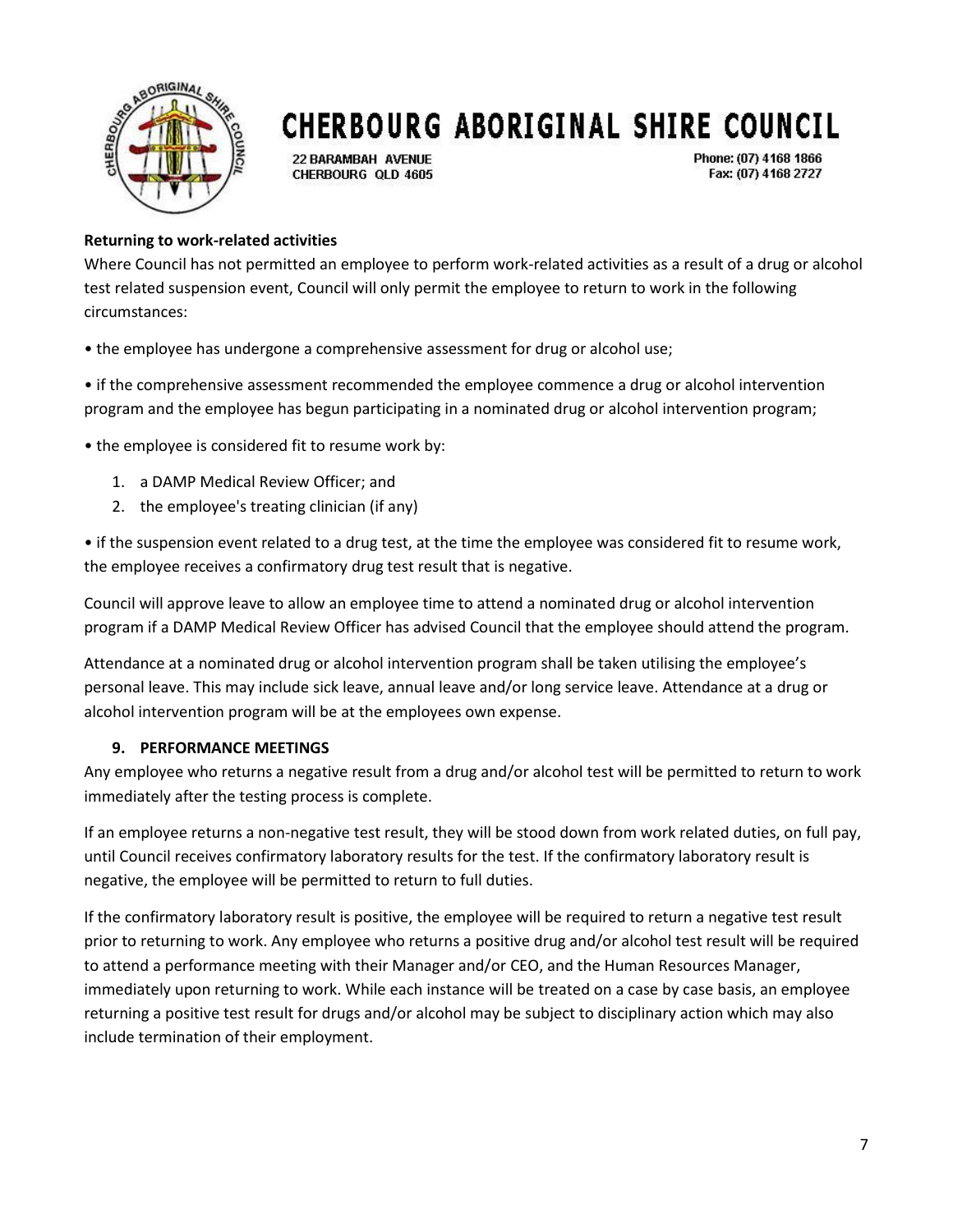

**22 BARAMBAH AVENUE** CHERBOURG OLD 4605 Phone: (07) 4168 1866 Fax: (07) 4168 2727

#### **10. SELF-REFERRAL**

Council encourages employees to self-referral to obtain assistance and support in dealing with drug and alcohol related issues.

An employee who wishes to seek professional assistance in relation to an alcohol or drug related problem will be afforded necessary assistance by Council. The matter will be treated in the strictest confidence.

#### **11. ROLE OF THE MEDICAL REVIEW OFFICER**

Council will appoint and consult a DAMP Medical Review Officer as part of its responsibilities under this procedure. The Medical Review Officer will be appointed in consultation with the drug testing agency being used by Council at any given point in time.

#### **Who is a Medical Review Officer?**

A DAMP Medical Review Officer is a medical practitioner that has:

- competence in the field of interpreting drug and alcohol test results; and
- knowledge of substance use disorders; and
- knowledge of the contents of relevant standards and regulations

#### **What is the role of a Medical Review Officer?**

Council will consult a DAMP Medical Review Officer in the following circumstances:

• if an employee is tested in accordance with the program and returns a positive test result, to determine if the presence and level of a testable drug could be the result of legitimate therapeutic treatment or some other innocuous source;

• to review medical information concerning a person's failure to provide a breath or urine sample for drug or alcohol testing because of a claimed medical condition;

• to determine, in consultation with the employee's treating clinician (if any), if the employee is fit to resume performing alternate Council duties while there is a presence of a testable drug in their system; and

• to determine, in consultation with the employee's treating clinician (if any), if the employee is fit to resume work-related duties after being required to cease performing work for a drug or alcohol testing related incident.

#### **9. MORE INFORMATION**

This Policy does not form part of any contract between any workplace participant and CASC.

#### **Variations**

*CASC reserves the right to vary, replace or terminate this policy from time to time.*